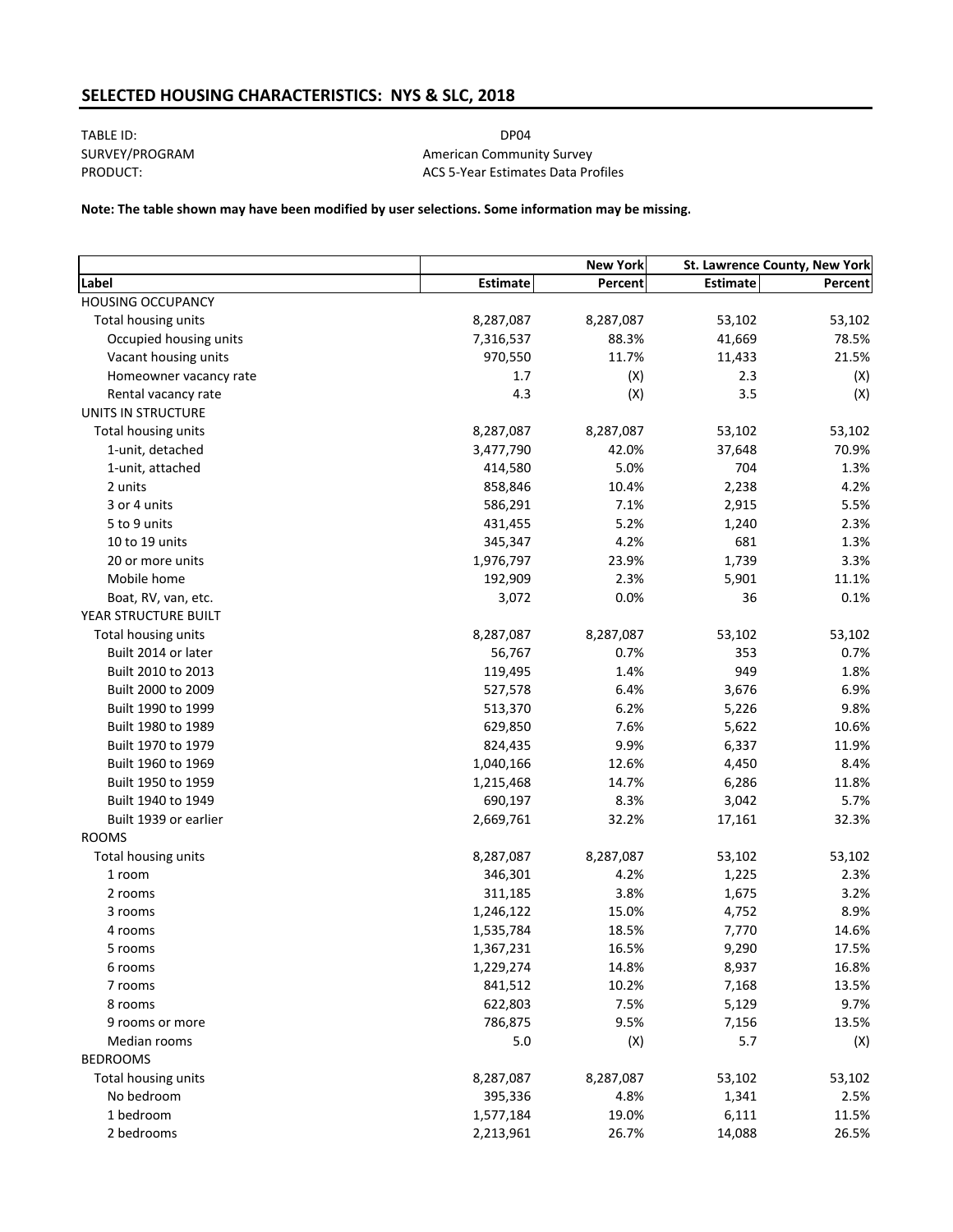| 3 bedrooms                                     | 2,620,088 | 31.6%     | 20,852 | 39.3%  |
|------------------------------------------------|-----------|-----------|--------|--------|
| 4 bedrooms                                     | 1,127,903 | 13.6%     | 7,834  | 14.8%  |
| 5 or more bedrooms                             | 352,615   | 4.3%      | 2,876  | 5.4%   |
| <b>HOUSING TENURE</b>                          |           |           |        |        |
| Occupied housing units                         | 7,316,537 | 7,316,537 | 41,669 | 41,669 |
| Owner-occupied                                 | 3,943,356 | 53.9%     | 30,183 | 72.4%  |
| Renter-occupied                                | 3,373,181 | 46.1%     | 11,486 | 27.6%  |
| Average household size of owner-occupied unit  | 2.75      | (X)       | 2.47   | (X)    |
| Average household size of renter-occupied unit | 2.43      | (X)       | 2.02   | (X)    |
| YEAR HOUSEHOLDER MOVED INTO UNIT               |           |           |        |        |
| Occupied housing units                         | 7,316,537 | 7,316,537 | 41,669 | 41,669 |
| Moved in 2017 or later                         | 261,583   | 3.6%      | 1,310  | 3.1%   |
| Moved in 2015 to 2016                          | 710,077   | 9.7%      | 3,769  | 9.0%   |
| Moved in 2010 to 2014                          | 1,904,394 | 26.0%     | 10,230 | 24.6%  |
| Moved in 2000 to 2009                          | 1,941,035 | 26.5%     | 10,774 | 25.9%  |
| Moved in 1990 to 1999                          | 1,109,825 | 15.2%     | 6,110  | 14.7%  |
| Moved in 1989 and earlier                      | 1,389,623 | 19.0%     | 9,476  | 22.7%  |
| <b>VEHICLES AVAILABLE</b>                      |           |           |        |        |
| Occupied housing units                         | 7,316,537 | 7,316,537 | 41,669 | 41,669 |
| No vehicles available                          | 2,125,466 | 29.1%     | 4,025  | 9.7%   |
| 1 vehicle available                            | 2,395,399 | 32.7%     | 14,576 | 35.0%  |
| 2 vehicles available                           | 1,910,366 | 26.1%     | 16,104 | 38.6%  |
| 3 or more vehicles available                   | 885,306   | 12.1%     | 6,964  | 16.7%  |
| <b>HOUSE HEATING FUEL</b>                      |           |           |        |        |
| Occupied housing units                         | 7,316,537 | 7,316,537 | 41,669 | 41,669 |
| Utility gas                                    | 4,286,403 | 58.6%     | 14,795 | 35.5%  |
| Bottled, tank, or LP gas                       | 283,653   | 3.9%      | 3,808  | 9.1%   |
| Electricity                                    | 840,252   | 11.5%     | 4,747  | 11.4%  |
| Fuel oil, kerosene, etc.                       | 1,592,482 | 21.8%     | 11,597 | 27.8%  |
| Coal or coke                                   | 17,851    | 0.2%      | 76     | 0.2%   |
| Wood                                           | 133,515   | 1.8%      | 6,006  | 14.4%  |
| Solar energy                                   | 4,953     | 0.1%      | 9      | 0.0%   |
| Other fuel                                     | 81,233    | 1.1%      | 418    | 1.0%   |
| No fuel used                                   | 76,195    | 1.0%      | 213    | 0.5%   |
| SELECTED CHARACTERISTICS                       |           |           |        |        |
| Occupied housing units                         | 7,316,537 | 7,316,537 | 41,669 | 41,669 |
| Lacking complete plumbing facilities           | 29,336    | 0.4%      | 590    | 1.4%   |
| Lacking complete kitchen facilities            | 56,893    | 0.8%      | 618    | 1.5%   |
| No telephone service available                 | 146,159   | 2.0%      | 924    | 2.2%   |
| OCCUPANTS PER ROOM                             |           |           |        |        |
| Occupied housing units                         | 7,316,537 | 7,316,537 | 41,669 | 41,669 |
| 1.00 or less                                   | 6,943,153 | 94.9%     | 40,864 | 98.1%  |
| 1.01 to 1.50                                   | 233,237   | 3.2%      | 513    | 1.2%   |
| 1.51 or more                                   | 140,147   | 1.9%      | 292    | 0.7%   |
| VALUE                                          |           |           |        |        |
| Owner-occupied units                           | 3,943,356 | 3,943,356 | 30,183 | 30,183 |
| Less than \$50,000                             | 193,067   | 4.9%      | 4,959  | 16.4%  |
| \$50,000 to \$99,999                           | 406,488   | 10.3%     | 11,853 | 39.3%  |
| \$100,000 to \$149,999                         | 434,173   | 11.0%     | 5,343  | 17.7%  |
| \$150,000 to \$199,999                         | 381,699   | 9.7%      | 3,250  | 10.8%  |
| \$200,000 to \$299,999                         | 545,266   | 13.8%     | 2,504  | 8.3%   |
| \$300,000 to \$499,999                         | 920,263   | 23.3%     | 1,432  | 4.7%   |
| \$500,000 to \$999,999                         | 786,132   | 19.9%     | 605    | 2.0%   |
| \$1,000,000 or more                            | 276,268   | 7.0%      | 237    | 0.8%   |
| Median (dollars)                               | 302,200   | (X)       | 91,600 | (X)    |
| <b>MORTGAGE STATUS</b>                         |           |           |        |        |
| Owner-occupied units                           | 3,943,356 | 3,943,356 | 30,183 | 30,183 |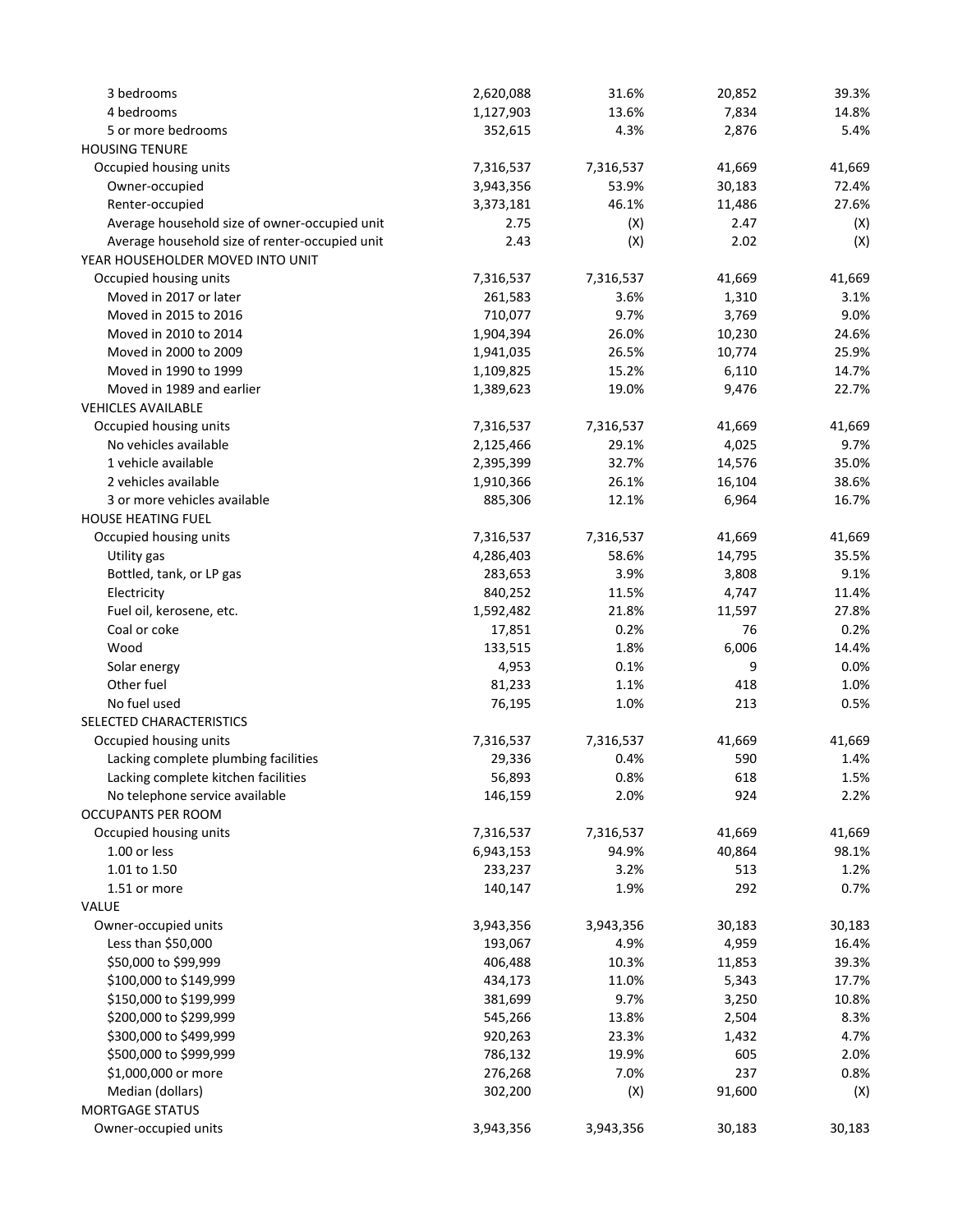| Housing units with a mortgage                        | 2,418,813 | 61.3%     | 15,561 | 51.6%  |
|------------------------------------------------------|-----------|-----------|--------|--------|
| Housing units without a mortgage                     | 1,524,543 | 38.7%     | 14,622 | 48.4%  |
| SELECTED MONTHLY OWNER COSTS (SMOC)                  |           |           |        |        |
| Housing units with a mortgage                        | 2,418,813 | 2,418,813 | 15,561 | 15,561 |
| Less than \$500                                      | 23,016    | 1.0%      | 600    | 3.9%   |
| \$500 to \$999                                       | 278,144   | 11.5%     | 5,842  | 37.5%  |
| \$1,000 to \$1,499                                   | 451,261   | 18.7%     | 5,199  | 33.4%  |
| \$1,500 to \$1,999                                   | 382,021   | 15.8%     | 2,220  | 14.3%  |
| \$2,000 to \$2,499                                   | 330,238   | 13.7%     | 864    | 5.6%   |
| \$2,500 to \$2,999                                   | 291,754   | 12.1%     | 305    | 2.0%   |
| \$3,000 or more                                      | 662,379   | 27.4%     | 531    | 3.4%   |
| Median (dollars)                                     | 2,114     | (X)       | 1,098  | (X)    |
| Housing units without a mortgage                     | 1,524,543 | 1,524,543 | 14,622 | 14,622 |
| Less than \$250                                      | 121,700   | 8.0%      | 1,643  | 11.2%  |
| \$250 to \$399                                       | 164,123   | 10.8%     | 4,048  | 27.7%  |
| \$400 to \$599                                       | 286,578   | 18.8%     | 4,847  | 33.1%  |
| \$600 to \$799                                       | 247,579   | 16.2%     | 2,426  | 16.6%  |
| \$800 to \$999                                       | 199,406   | 13.1%     | 964    | 6.6%   |
| \$1,000 or more                                      | 505,157   | 33.1%     | 694    | 4.7%   |
| Median (dollars)                                     | 755       | (X)       | 453    | (X)    |
| SELECTED MONTHLY OWNER COSTS AS A PERCENTAGE         |           |           |        |        |
| OF HOUSEHOLD INCOME (SMOCAPI)                        |           |           |        |        |
| Housing units with a mortgage (excluding units where |           |           |        |        |
| SMOCAPI cannot be computed)                          | 2,407,807 | 2,407,807 | 15,497 | 15,497 |
| Less than 20.0 percent                               | 957,746   | 39.8%     | 8,297  | 53.5%  |
| 20.0 to 24.9 percent                                 | 357,471   | 14.8%     | 2,095  | 13.5%  |
| 25.0 to 29.9 percent                                 | 259,790   | 10.8%     | 1,355  | 8.7%   |
| 30.0 to 34.9 percent                                 | 180,984   | 7.5%      | 568    | 3.7%   |
| 35.0 percent or more                                 | 651,816   | 27.1%     | 3,182  | 20.5%  |
| Not computed                                         | 11,006    | (X)       | 64     | (X)    |
| Housing unit without a mortgage (excluding units     |           |           |        |        |
| where SMOCAPI cannot be computed)                    | 1,507,039 | 1,507,039 | 14,473 | 14,473 |
| Less than 10.0 percent                               | 536,749   | 35.6%     | 5,730  | 39.6%  |
| 10.0 to 14.9 percent                                 | 283,047   | 18.8%     | 3,132  | 21.6%  |
| 15.0 to 19.9 percent                                 | 183,228   | 12.2%     | 1,909  | 13.2%  |
| 20.0 to 24.9 percent                                 | 118,860   | 7.9%      | 1,018  | 7.0%   |
| 25.0 to 29.9 percent                                 | 81,610    | 5.4%      | 808    | 5.6%   |
| 30.0 to 34.9 percent                                 | 59,838    | 4.0%      | 402    | 2.8%   |
| 35.0 percent or more                                 | 243,707   | 16.2%     | 1,474  | 10.2%  |
| Not computed                                         | 17,504    | (X)       | 149    | (X)    |
| <b>GROSS RENT</b>                                    |           |           |        |        |
| Occupied units paying rent                           | 3,251,789 | 3,251,789 | 10,519 | 10,519 |
| Less than \$500                                      | 352,382   | 10.8%     | 2,162  | 20.6%  |
| \$500 to \$999                                       | 805,851   | 24.8%     | 6,104  | 58.0%  |
| \$1,000 to \$1,499                                   | 928,106   | 28.5%     | 1,631  | 15.5%  |
| \$1,500 to \$1,999                                   | 588,721   | 18.1%     | 334    | 3.2%   |
| \$2,000 to \$2,499                                   | 274,200   | 8.4%      | 161    | 1.5%   |
| \$2,500 to \$2,999                                   | 130,375   | 4.0%      | 101    | 1.0%   |
| \$3,000 or more                                      | 172,154   | 5.3%      | 26     | 0.2%   |
| Median (dollars)                                     | 1,240     | (X)       | 730    | (X)    |
| No rent paid                                         | 121,392   | (X)       | 967    | (X)    |
| GROSS RENT AS A PERCENTAGE OF HOUSEHOLD INCOME       |           |           |        |        |
| (GRAPI)                                              |           |           |        |        |
| Occupied units paying rent (excluding units where    |           |           |        |        |
| GRAPI cannot be computed)                            | 3,175,940 | 3,175,940 | 10,360 | 10,360 |
| Less than 15.0 percent                               | 423,108   | 13.3%     | 1,381  | 13.3%  |
| 15.0 to 19.9 percent                                 | 362,986   | 11.4%     | 1,367  | 13.2%  |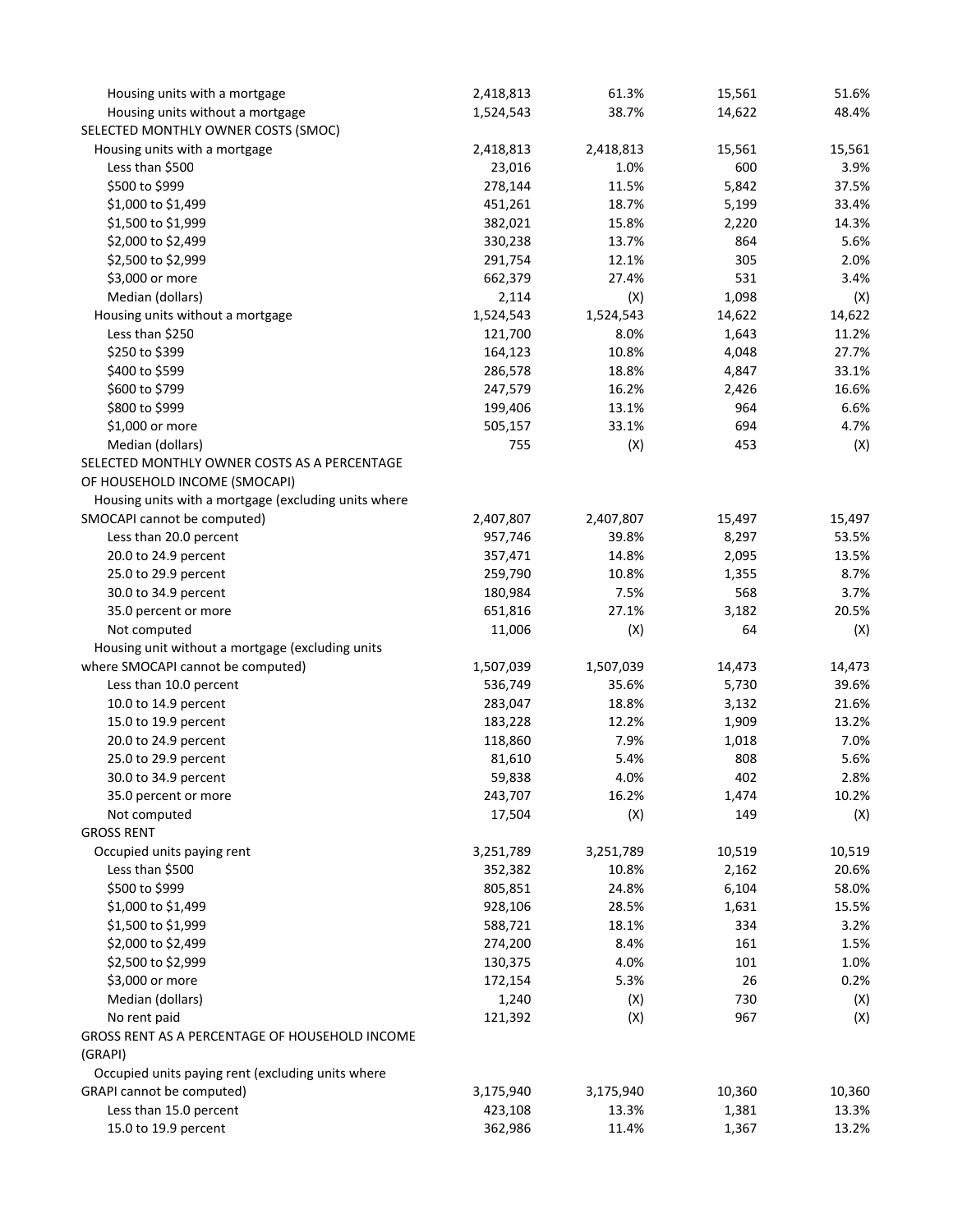| 20.0 to 24.9 percent | 361.853   | 11.4% | 1,061 | 10.2% |
|----------------------|-----------|-------|-------|-------|
| 25.0 to 29.9 percent | 340.053   | 10.7% | 1,372 | 13.2% |
| 30.0 to 34.9 percent | 291.844   | 9.2%  | 729   | 7.0%  |
| 35.0 percent or more | 1,396,096 | 44.0% | 4.450 | 43.0% |
| Not computed         | 197.241   | (X)   | 1.126 | (X)   |

New York; St. Lawrence County, NY ACS 5‐Year Estimates Data Profiles

### **DATA NOTES**

| <b>TABLE ID</b> | DP <sub>04</sub>                                  |
|-----------------|---------------------------------------------------|
| SURVEY/PROGRAM  | <b>American Community Survey</b>                  |
| <b>VINTAGE</b>  | 2018                                              |
| <b>DATASET</b>  | ACSDP5Y2018                                       |
| PRODUCT:        | ACS 5-Year Estimates Data Profiles                |
| FTP URL:        | None                                              |
|                 | Download the entire table at                      |
| API URL:        | https://api.census.gov/data/2018/acs/acs5/profile |
|                 |                                                   |

### **USER SELECTIONS**

GEOS DATASETS

### **EXCLUDED COLUMNS**

None

# **APPLIED FILTERS**

None

### **APPLIED SORTING**

None

.

## **WEB ADDRESS**

https://data.census.gov/cedsci/table?g=0400000US36\_0500000US36089&d=ACS%205‐ Year%20Estimates%20Data%20Profiles&tid=ACSDP5Y2018.DP04&hidePreview=true

## **TABLE NOTES:**

Although the American Community Survey (ACS) produces population, demographic and housing unit estimates, it is the Census Bureau's Population Estimates Program that produces and disseminates the official estimates of the population for the nation, states, counties, cities, and towns and estimates of housing units for states and counties.

A processing error was found in the Year Structure Built estimates since data year 2008. For more information, please see the errata note #110

Supporting documentation on code lists, subject definitions, data accuracy, and statistical testing can be found on the American Community Survey website in the Technical Documentation section. Sample size and data quality measures (including coverage rates, allocation rates, and response rates) can be found on the American Community Survey website in the Methodology section. Source: U.S. Census Bureau, 2014‐2018 American Community Survey 5‐Year Estimates

Data are based on a sample and are subject to sampling variability. The degree of uncertainty for an estimate arising from sampling variability is represented through the use of a margin of error. The value shown here is the 90 percent margin of error. The margin of error can be interpreted roughly as providing a 90 percent probability that the interval defined by the estimate minus the margin of error and the estimate plus the margin of error (the lower and upper confidence bounds) contains the true value. In addition to sampling variability, the ACS estimates are subject to nonsampling error (for a discussion of nonsampling variability, see ACS Technical documentation). The effect of nonsampling error is not represented in these tables.

Households not paying cash rent are excluded from the calculation of median gross rent.